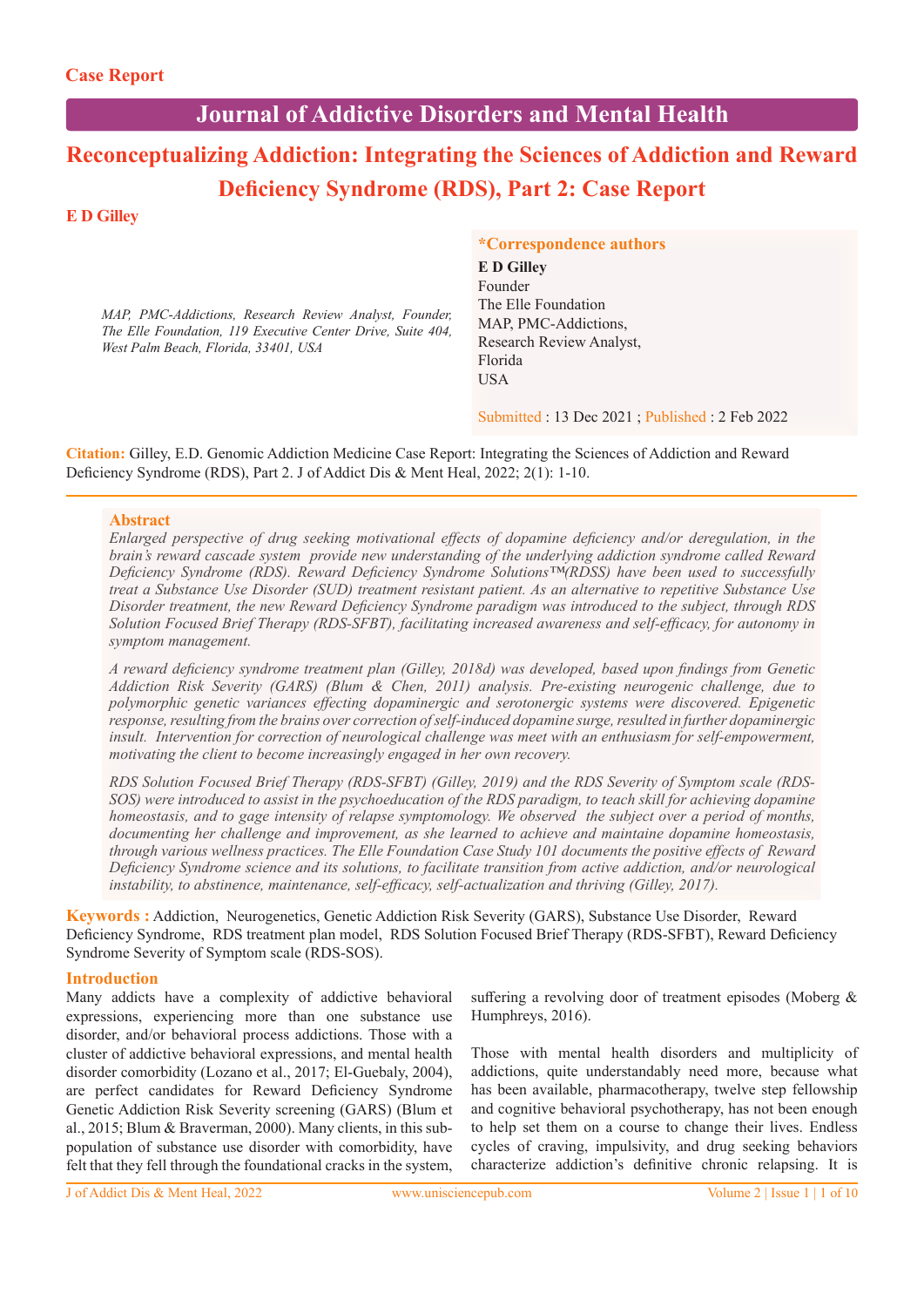much more difficult for those with dual diagnoses. Shifting neurological imbalances are experiential phenomena of dopamine deficiency. To maintain long-term abstinence, and stability, dopamine homeostasis must be achieved. Today's cutting edge RDS addiction treatment requires treatment for the neurological problems which pre-dated substance use disorder and/or behavioral addictions.

With proper respect lauded for the twelve step treatment modality, which created a foundation for building recovery around the world, it was great beginning, but we need so much more! It is now known that there are neurological and genetic components, and that the underlying syndrome existed before addiction began, and lingers after addiction is arrested. This underlying neurological issue is the core that must be addressed in order to achieve and maintain neurological, and psychological wellbeing.

The ground breaking 21<sup>st</sup> century Reward Deficiency Syndrome Addiction paradigm is precision genomic addiction medicine (Gilley & Giordano, 2022) at its best! Consider it a phase two treatment, begun after exiting inpatient substance use disorder withdrawal and stabilization treatment. RDS science delves deeper into the brain science of addiction, providing neurological solution for neurological problems which predate and continue after substance use disorder is treated.

When we zoom outward, for a panoramic view of Reward Deficiency Syndrome (RDS) predisposition over the lifespan, neurological imbalances from dopamine depletion often show up early in life as Asperger/Autism, ADD/ ADHD, hyperactivity, learning delay, and/or impulsivity. As the individuals matures, RDS may appear as depression, anxiety, bipolar, PTSD, Impulsivity, Obsessive-Compulsive Disorder, Eating Disorders, Obesity, Restless Leg Syndrome, or Gil de Tourette. Late stage RDS, reveals severe dopamine dementia, tremors, Parkinson's disease and/or Alzheimer. All RDS expressions over the lifespan are related to dopamine deregulation.

Put simply, if the patient has genetic mutation or predisposition for neurological issues, we want to treat this as soon as possible, so that it does not become worse, through epigenetic response to drug use. Eventually Reward Deficiency Syndrome will be treated as a frontline modality, by primary physicians, who can make referrals to neuropsychological specialists who are trained in RDS. A simple RDS symptom self-measurement test takes 3 minutes to complete. A simple Genetic Addiction Risk Severity (GARS) test checks for the ten genes and eleven alleles, which are the most common genes involved in addiction and mental health disorder.

A neuropsychologist trained in RDS, interprets the genetic analysis, and works with a psychiatrist to inform the selection of proper pharmaceutical response, taking out the guess work. This is revolutionary for the patients who could spend a decade looking for the right medicine. The RDS treatment plan model as uses nutritional amino acid therapy to help heal the brain from toxicity.

Some experts now view drugs use as symptom of addiction, not the cause (Gilley, 2018). This is quite the reversal, but it is logical, when you look at the larger picture. Drug use is a symptom, a response to, and a result of the underlying addiction syndrome, which is dopamine depletion. When viewed from this perspective, or lens, is makes a lot of sense because behaviors, like binge eating, gambling, drug use, all involve creating a dopamine surge which floods the system and relieves the dis- ease. People just want to feel better. Sometimes, it's more about relieving pain, than pleasure.

Dopamine depletion is a miserable neurological, physiological and psychological deprivation state, with symptoms of Anhedonia and Dysphoria erupting in agitated over-reaction. Neurological imbalances require neurological solutions. The new RDS paradigm views the problem through the lens of neurotransmission. Psychological education of Reward Deficiency Syndrome helps the client understand how RDS effects their lives. RDS Solution Focused Brief Therapy (RDS-SFBT) teaches management of the dopamine depletion symptoms, and assists in the development of self-management skills for achieving and maintaining dopamine homeostasis.

Fifty years of research study support the dopamine depletion hypothesis (Diani, 2011; Dackis & Gold, 1985), and the neurodevelopmental model of dopamine deregulation (Leyton & Vezina, 2014). These incredible strides in addiction science lay the foundation for the new RDS paradigm. Global advancements in addiction medicine, (Reese et al., 2021), behavioral health (Gilley, 2021b,c), and psychiatry and Columbia University's meta-analyses of the gap between science and practice (CASA, 2012), implore the Substance Use Disorder /Addiction Psychology industry to upgrade the standard of treatment care to address neurogenetic challenge and dopamine depletion issues in the brain's reward cascade system.

In this new era of genomic medicine (Blum & Badgaiyan, 2021, 2015), Reward Deficiency Syndrome has already begun changing the addiction recovery landscape (Blum et al., 2017; Blum et al., 2014) by unifying all obsessivecompulsive, impulsive, addictive behavioral expressions (Beitscher-Campbell et al., 2016; Blumenthal & Gold, 2010), under a common rubric (Blum, Bowirrat et al., 2021; Blum & Braverman, 2000). Reward Deficiency Syndrome science provides unification of theory, combining both the dopamine depletion hypothesis (Dackis & Gold, 1985) and the neurodevelopmental model of dopamine deregulation (Leyton & Vezina, 2014), as well viable solution application.

#### **The RDS Treatment Plan Model**

As presented in the 2021 Global Conference of Addiction Medicine, Behavioral Health, and Psychiatry, the author states that "addiction needs to be reconceptualized, through an integration of the sciences of addiction medicine and the science of Reward Deficiency Syndrome" (Gilley, 2021a, 2020). (Blum et al., 2021; Edwards et al., 2020). RDS treatment plan models (Gilley, 2018d) for addictive and non-addictive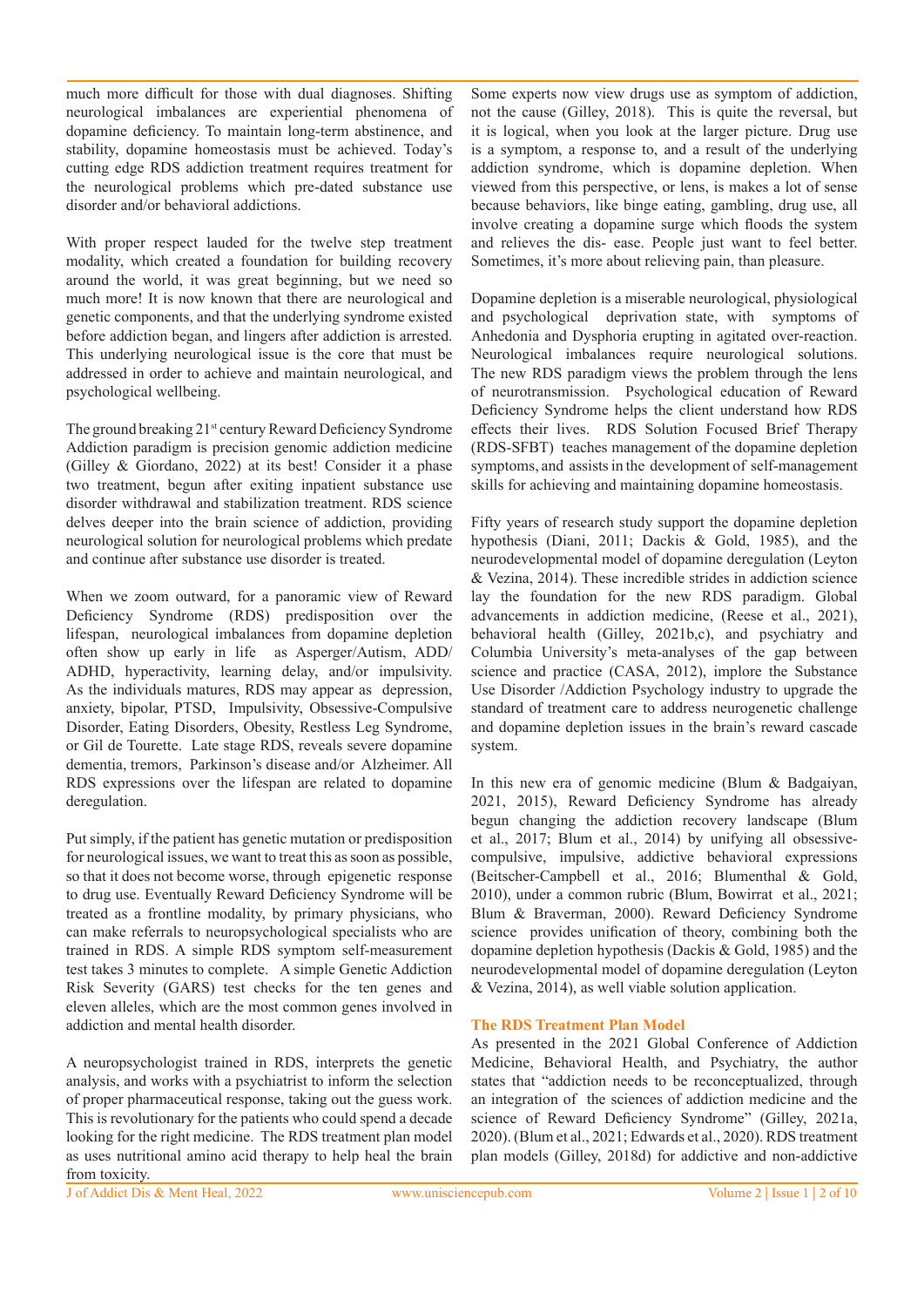RDS expression (Blum et al., 2021), begin with Genetic Addiction Risk Severity (GARS) screening, as the starting point, for the creation of personalized genomic intervention for dopamine depletion, and/or dopamine deregulation (Blum et al., 2019; Blum & Badgaiyan, 2021).

GARS screening identifies polymorphic variance in ten common psychiatric genes, which can provide insight into preexisting neurological challenge, and identify the proper mechanism of action, for neuroreceptor cell site target, through pharmaceutical (Blum et al., 2015) and neutraceutical amino acid therapeutic regimens (Blum et al., 2021).

| Table 1: Reward Deficiency Syndrome (RDS) Treatment Plan Model                                                                                                                                                                                     |  |
|----------------------------------------------------------------------------------------------------------------------------------------------------------------------------------------------------------------------------------------------------|--|
| A. GARS, Genetic Screening for RDS behavioral expression and Addiction Risk Scores.                                                                                                                                                                |  |
| Multifaceted brain imaging to assess damage, and identify targets for intervention.<br>В.                                                                                                                                                          |  |
| Begin nutraceutical amino acid therapy (NAAT) regime for brain health.<br>$\mathbf{C}$ .                                                                                                                                                           |  |
| Evaluate the appropriateness of dopamine agonist therapy and other pharmaceutical therapy for short<br>D.<br>term neurological stabilization for mental health disorder diagnoses.                                                                 |  |
| E. Reward Deficiency Syndrome Solutions ™ and Precision Addiction Management (PAM) protocol<br>adherence.                                                                                                                                          |  |
| F. RDS Solution Focused Brief Therapy for psychoeducation of RDS paradigm and focus upon natural<br>means of achieving dopamine homeostasis.                                                                                                       |  |
| G. Initiate wellness practices for mind, body and spirit: such as exercise, nutrition, and spiritual<br>enhancement.                                                                                                                               |  |
| H. Introduce neurotherapies such as neurofeedback, electromagnetic frequency therapies to balance brain<br>frequencies and offset EEG imbalances                                                                                                   |  |
| Cognitive psychology, motivational interviewing, mindfulness based stress reduction technique, and<br>L.<br>grounding meditations for spiritual development and relapse prevention skill development.                                              |  |
| J. Twelve step meetings, recovery support groups, and sober living community networking.                                                                                                                                                           |  |
| Gilley, E. D. (2018). A proposed treatment plan model for Reward Deficiency Syndrome: To help in<br>restructuring the addiction recovery industry. European Journal of Biomedical and Pharmaceutical Sciences,<br>Volume 5, Issue 11, pages 84-90. |  |

New neuro-genetic psychotherapy and RDS measurement test have been created. RDS Solution Focused Brief Therapy (Gilley, 2019) provides an introduction of the new RDS paradigm, for the therapist, client and their family members. Mitigation of chronic abstinence symptom severity (Miller et al., 2012), is not only essential, but critical, to the process of learning RDS-SFBT skill technique for achieving and maintaining dopamine homeostasis (Blum et al., 2009). The RDS/Addicted client must unlearn patterned behaviors which induce an artificially created dopamine surge (Linnet, 2019). The transition from artificially spiked dopamine surge to achieving dopamine homeostasis (Blum et al., 2021) through wellness practice is expected to be challenging, and often uncomfortable (Blum et al., 2021).

Earlier RDS research utilized the Chronic Abstinence Symptom Severity (CASS) scale -revised as a 15 item self-report of continuing hardship, to gage relapse risk (Miller, 2012). In RDS solution focused brief therapy, an RDS-SOS self-report assessment instrument is created by the client, to assist in selfawareness, for recognition and adaptation, to guard against reinstatement (Thompson et al., 2017; Tooby, 1990). Clients must learn to identify the nuances of dopamine deficiency and/ or depletion (Karimpour-Vazifehkhiorani et al., 2020), and reward moderation (Cunninham et al., 2021). Each must learn to identify the subtleness of Anhedonia (Gold, Blum, Febo, & Badgaiyan, 2018), and its interactive role with Dysphoria (Kalivas & O'Brien, 2008), and other phenomenological RDS experiences (Blum et al., 2009). These all fuel the stress engine driving cue-induced relapse (Gilley & Giordano, 2022; Gilley, 2017, 2018a).

Sometimes, a temporary pharmaceutical bridge to assist clients with a cluster of mental health disorders achieve stability is necessary. But considering the long term damage of pharmaceuticals, wherever possible this should be a short term intervention. The introduction of regimen of nutraceutical amino acids therapy is always the correct response (Blum et al., 2016).

In addition to teaching self-management skill technique for monitoring and mitigating one's symptomology, Reward Deficiency Syndrome treatment plans and Solution Focused Brief Therapy also utilizes personality psychology (Gilley, 2021a; Gunderson, 2010; Blinkhorn & Johnson, 1990) to motivate clients, to take an active role in creating their own wellness plan (Baumeister & Tice, 1996). Proper selfcare includes consideration for nutrition, diet and exercise (Swenson et al., 2020). Integrative wellness practices, likes yoga, meditation, combined with increasing social connectivity within the recovery community contributes to the overall quality of life and wellbeing of the client. Reward Deficiency Syndrome solutions, quite naturally, align with integrative wellness practices which restore balance, across the holistic realms of mind, body, and spirit.

In the new era of genomic addiction medicine, the Reward Deficiency Syndrome informed neuro-psychotherapist draws from the banquet of psychologies, to utilize application from cognitive, positive, (Jayawickreme, 2012; Krentzman, 2013; Kobau et al., 2011), humanistic, transpersonal (Gilley, 2016), existential and integral psychologies to motivate the client to maximize their potential and thrive (Hoge et al., 2017). For the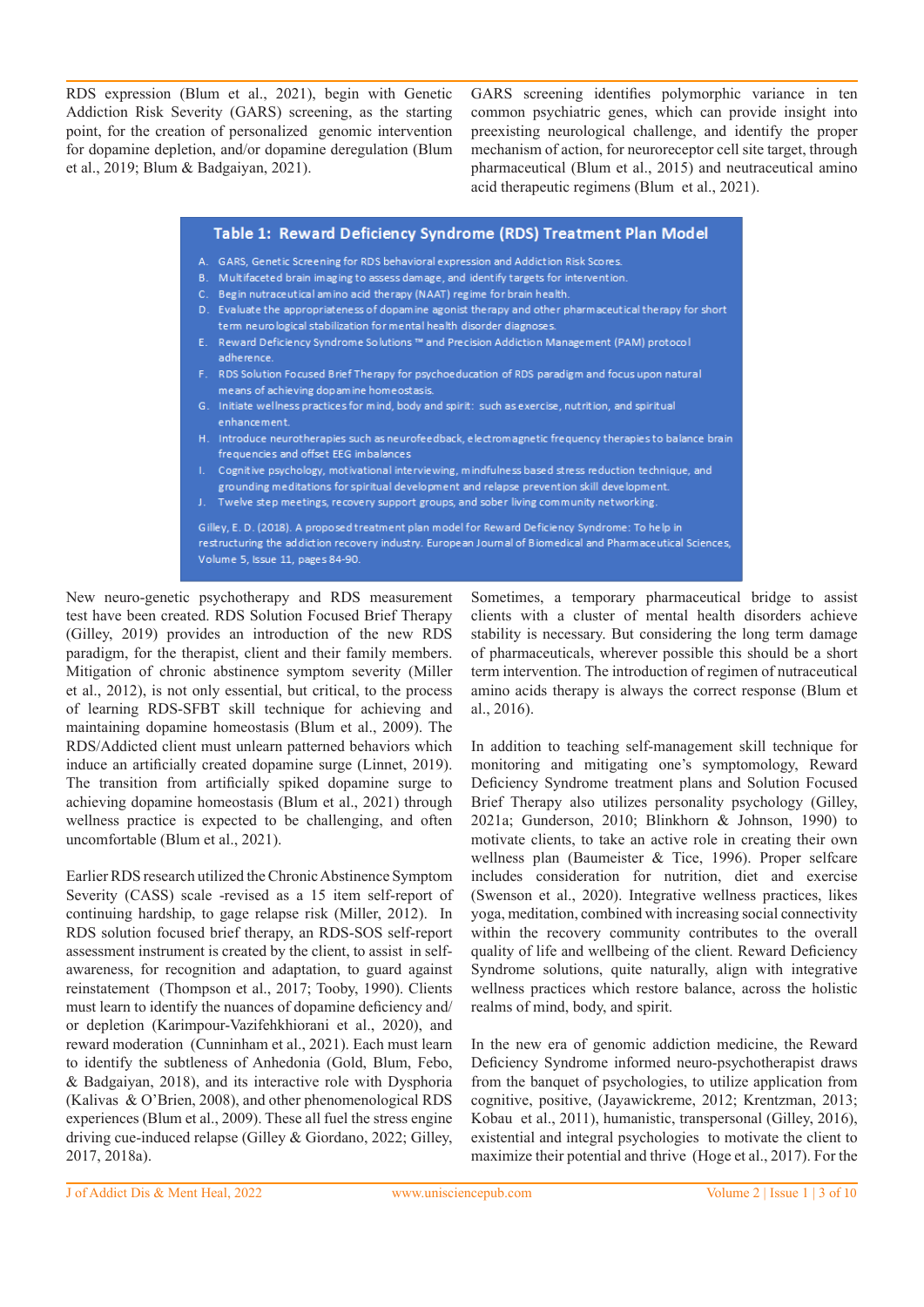good of the client, a paradigm shift needs to occur, away from the old twelve step paradigm which teaches powerlessness, "once an addict always an addict" kind of thinking (Flanagan, 2013). Humanistic, positive, and cognitive psychologies assert the power of correct thinking, restoring the balance of power to the individual, exclaiming their powerfulness in recreating wellbeing. This is a shift in the locust of control, from an external source to an internal source (Judge & Bono, 2001).

#### **The Elle Foundation Case Study #101:**

The observational study proband has addictive behavioral expressions, DSM-5 diagnoses (Patel, et al, 2018) for Cocaine Use Disorder (CUD) (Balconi & Finnocchiari, 2015), Alcohol Use Disorder (AUD) (Kuhlemeier et al., 2021; Patel et al., 2018), and Tobacco Use Disorder (TUD) (South, 2015; Regier et al, 1998). She also experiences a complexity of neuropsychological complexity and has DSM-5 diagnoses of Bipolar 1, Attention Deficit Hyperactivity Disorder (ADHD) (Casey et al., 2014; Gold et al., 2014; Gilley, 2018,b) and Post Traumatic Stress Disorder (PTSD) (Blum et al., 2019; Gilley, 2013). To label this case study substance use disorder treatment resistant would be a disservice, as SUD treatment only addresses the symptoms, and not the causal influences of Reward Deficiency Syndrome disorder (Blum et al., 2021; Blum et al., 2013).

#### **Discussion**

Case Study EF101's self-report of symptom experience indicated a need for more in-depth analysis of neurogenetic risk for Reward Deficiency Syndrome. To evaluate Reward Deficiency Syndrome (RDS) predisposition, the Genetic Addiction Risk Severity (GARS) test (Blum et al., 2015; Blum et al., 2012) was administered. GARS analysis determined phenotype (Blum et al., 2011). Proband showed increased risk for Reward Deficiency Syndrome, Cocaine Use Disorder and Post-Traumatic Stress Disorder (Blum et al., 2021), having 5 out of a potential 22 polymorphic variances (Palmer et al., 2015). The Proband's genome displays genetic sequencing material which is known to be correlational to increased risk for Attention Deficit Hyperactivity Disorder (ADHD), impulsive, high risk behavior, novelty seeking, increased metabolism of dopamine and increased serotonin reuptake.

GARS results were interpreted neurogenetically, and neuropsychologically, for pharmacokinetic challenge (Gilley & Giordano, 2022; Blum et al., 2014) and utilized as a roadmap for creating a uniquely informed genomic pharmaceutical intervention (Blum et al., 2008), specifically tailored to offset increased dopamine metabolism (Punzi, 2016; Blum et al., 2012; Blum et al., 2010) and increased serotonin reuptake (Alguacil, & Gonzalez-Martin, 2015). The case study quickly responded, achieving neurological stability, and displayed the ability to maintain abstinence. The daily pharmaceutical regimen was phased down, discontinued at 80 days abstinence, intermittently used as an "emergency assist" for temporary relief, when RDS symptom severity threatened reinstatement. Personalized for phenotype, Neuroadaptagen Amino-Acid Therapy (NAAT) (Blum et al., 2016; Blum et al., 2011) was

Reward Deficiency Syndrome – Solution Focused Brief Therapy (RDS-SFBT) (Gilley, 2019) was prescribed to provide psychoeducation of the RDS paradigm, to teach selfmanagement skill technique, for achieving and maintaining dopamine homeostasis (Blum et al., 2021; Gilley, 2021). The Chronic Abstinence Symptom Severity scale-revised (Miller et al., 2012, 2010) was used as a psychometric model, in the development of a personalized RDS symptom selfmeasurement tool. The resulting RDS Severity of Symptom scale (RDS-SOS) was personalized for EF 101's unique symptomatic expression, and used for record of symptom fluctuation (Gilley & Giordano, 2022).

Client was motivated to develop her own wellness practice plan: 1) to mitigate and minimize Reward Deficiency Syndrome dopamine depletion and deregulation symptomology (Gilley, 2018,d, 2019, 2020); 2) to regain physical and psychological health through improved nutrition (Blum et al., 2014), daily exercise, integrative mind/body practices (Gilley, 2017, 2018a,b,c); 3) create a support network through community engagement (Gilley, 2021), and 4) take responsibility for her own recovery, self-actualization, and thriving. This progress report shows clients maintaining abstinence from psychoactive drugs in all forms: illicit street drugs and pharmaceuticals. Client is stabilizing, working a wellness plan she created, including daily regimens of NAAT (Blum et al., 2021), improved nutrition (Beitscher-Campbell, et al, 2016), diet (Blum et al., 2014) and exercise (Archer, 2017). She participates daily in recovery connections with others through zoom, text and social media platforms. She is engaged socially within her community. She continues to address the challenges of spinal structural misalignment immobility.

#### **Summary**

SUD/RDS clients require treatment for Reward Deficiency Syndrome, in addition to SUD treatment, because the neurogenetic challenges which pre-dated addiction, continue after addiction is put in remission. These very symptoms must be addressed outside of the SUD paradigm. Having too few dopamine receptors (Blum et al., 2019), and other genetic challenges, which create neurological hardship set the stage for eventual drug use, which over time, creates epigenetic insult, through brain adaptations to offset the damage done through addictive behavioral expressions, both substance oriented and behavioral process addictions. Epigenetic changes are the brain's attempt to restore balance, or homeostasis, by sometimes over correcting, the situation, as in reducing the dopamine set-point for normal neurotransmission (Blum et al., 2021; Gilley, 2017).

Neurobiological issues (Linnet, 2019) complicate neurogenetic and epigenetic challenge, in the goal of restoration of neurological balance, homeostasis, among several channels of neuro- transmission. It is important to note that it is not just dopamine deregulation that provides instability, but also disruption of other neurotransmitters such as epinephrine, serotonin, and endorphins, etc. (Blum et al., 2020).

J of Addict Dis & Ment Heal, 2022 www.unisciencepub.com Volume 2 | Issue 1 | 4 of 10 introduced to restore brain health (Miller et al., 2012).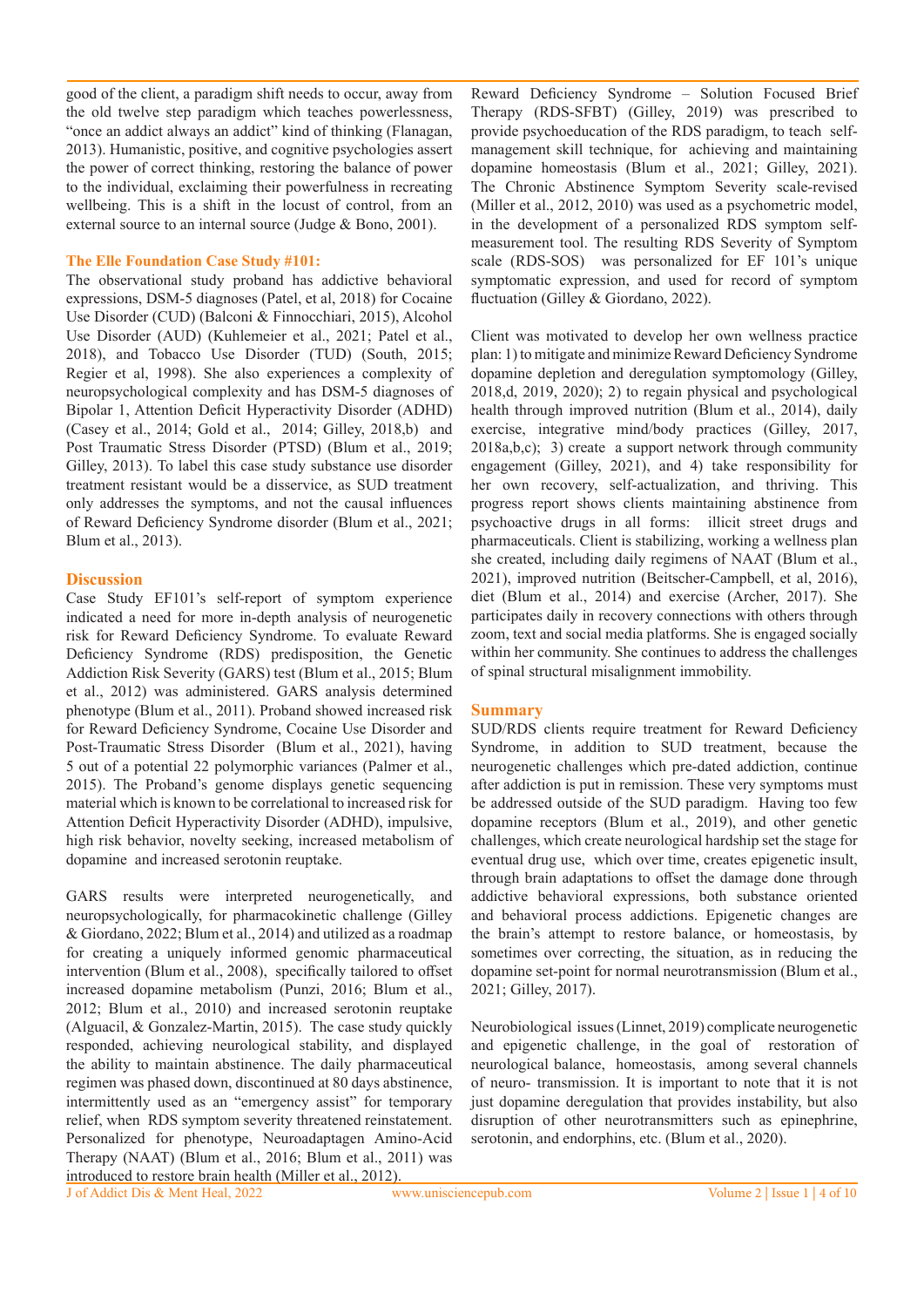The RDS paradigm shift does not just combine addiction under a common rubric, it links other mental health disorders involving dopamine deregulation, like Attention Deficit Hyperactivity Disorder (ADHD) (Gold, & Blum, 2014; Gilley, 2018b,c; Archer et al., 2011), the Depression spectrum, which includes Bi-polar, and Post Traumatic Stress Disorder (PTSD). The new fields of psychiatric genetics and bio-neuropsychology, with over 50 years of research support, filling the evidence base, demand that addiction recovery treatment align with genomic medicine (Blum et al., 2019).

Prior to the success of EF101's RDS treatment plan and RDS-SFBT intervention, her situation was dire. She was challenged to either acclimate to a new normal, by stepping up, becoming more present, to actively engage life, accepting responsibility for self-management outcome of her dopamine deficiency, and dopamine deregulation challenges, through restorative wellness practices or comfortably fade into the oblivion of encroaching pharmaceutically assisted dementia. For EF101 Reward Deficiency Syndrome Solutions™ are working.

### **Conclusions**

Where do we go from here? The Elle Foundation 100 series consists of comparison and contrast of a family of RDS predisposed individuals who have a variety of addictive behavioral expressions, as well as many mental health disorders, all which are believed to have Reward Deficiency Syndrome neurogenetic predisposition. In expanded case report of this case series, Elle Foundation research review analysis reports on Reward Deficiency Syndrome, as a frontline modality for inducing dopamine homeostasis over the lifespan (Gilley & Giordano, 2022).

Our heart goes out to the families and loved ones of the 100,000 who died of opioid overdose in the past year (Finan et al., 2021). Regretfully, they did not have the luxury of receiving training in the new paradigm, to effectively put themselves in the driver's seat of their own recovery. To the families of those who died, please know that RDS resources are available, but you will have to look outside the box, because they are not currently available in twelve step treatment in the practitioner world.

The Elle Foundation believes that patients everywhere should have access to cutting edge innovations, which are not on the menu, at your local treatment provider. For the generations of addicts (Fried, 2019) who have only worsened, over the course of decades, of revolving door substance use disorder twelve step treatment (Moberg & Humphreys, 2016), never having the opportunity to address the underlying neurogenetic challenge and/or the resulting epigenetic insult, quite frankly, it might be too late (Moses et al., 2019). The neuropsychological damage may be too extreme, to overcome, to stall encroaching dementia before time runs out.

However, it is not too late for their children (Gold et al., 2014), the next generation of potential sufferers (Blum et al., 2021) to have opportunity for prevention through GARS screening (Fried et al., 2019; Casey 2014). Please take advantage of Genetic Addiction Risk Severity (GARS) screening as an aid in prevention of addiction in the children of addicts!

In a perfect world, RDS families would have access to viable treatment for the causal influences of their issues (Blum et al., 2021; Leyton, 2017) and cutting edge opioid detoxifications, that are currently limited due to political pressure from Big Pharma lobbyists (Luz, & Mash, 2021). However, RDS treatment solutions are not yet found within the twelve step addiction recovery industry, nor within the guidelines American Psychiatric or Psychological Associations (El-Guebaly, 2004). Encouragingly, Sage Encyclopedia of Abnormal and Clinical Psychology and the American College of Addictionology and Compulsive Disorders has recognized Reward Deficiency Syndrome as a biogenic model for the diagnosis and treatment of impulsive, addictive and compulsive behaviors.

The opioid epidemic (Gold et al., 2020) within a global pandemic presents new urgency (Blum et al., 2021), to look beyond the psychopathology of substance use disorder, to address the underlying neurogenetic and epigenetic causal influences. The urgency of need has never been more apparent, or more dire. Substance use disorder treatment addresses the symptoms of drug use, but falls short of treating the underlying neurogenetic and epigenetic causal influences (Volkow, 2014). Families of addicts, their children and grandchildren will need to look outside the box of traditional, conventional treatment, for neurological remedy (Leyton, 2017).

The Elle Foundation's Award of Excellence, initiated in the year 2000, to showcase novel contributions, which raise the addiction recovery industry above the Hazelden Model standard, is an excellence place to begin looking for cutting edge resources which are not yet available within the current practitioner world. A list of certified RDS practitioners, can be found at geneushealth.com. For counselors and therapists interested in getting certified in Reward Deficiency Syndrome, please contact the Elle Foundation and/or the American College of Addictionology.

Interested parties may contact the Elle Foundation, in the United States, at 561-951-9061, for screening for research study. In person and online RDS neurotherapy, genetic screening, treatment plan development, Reward Deficiency Syndrome Solution Focused Brief Therapy are currently available. For social media resources, see facebook.com/ellefoundation.

#### **Statement of Acknowledgement**

The Elle Foundation wishes to thank Dr. Frank Lane, MD, Harry Henshaw, Ph.D.; John Giordano, Ph.D.; Eric Braverman, MD; and Kenneth Blum, Ph.D. Contributions of time and resources by representatives of The Kenneth Blum Behavioral Neurogenetic Institute, Austin, TX; geneushealth. com San Antonio, Tx; One Body One Mind Clinic, Dallas, TX; EnhancedHealing.com North Miami, FL, JohnJGiordano.com Davie, FL; PATH Medical and the PATH Foundation made this research study possible. Funding for operating costs were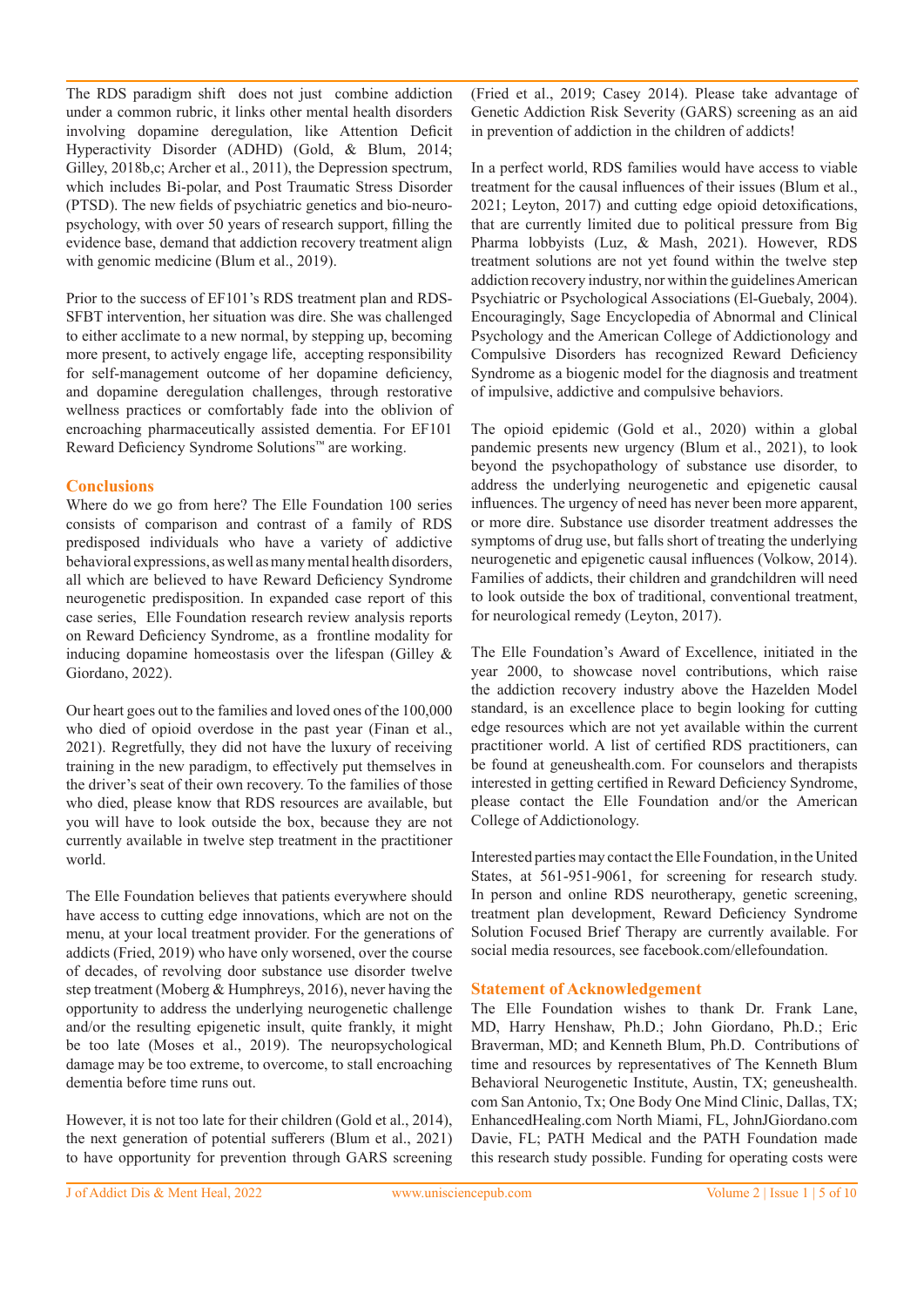provided by The Elle Foundation, a private nonprofit, founded in 1995. The author declares no potential conflicts of interest with respect to the research, authorship and/or publication of this article.

# **References**

- 1. Gilley, E. D. (2018d). A proposed treatment plan model for Reward Deficiency Syndrome: To Help in restructuring the Addiction Recovery Industry. *European Journal of Biomedical and Pharmaceutical Sciences, 5*(11), 84-90. Retrieved from https://storage.googleapis.com/journaluploads/ejbps/article\_issue/volume\_5\_november\_ issue\_11/1540964883.pdf
- 2. Blum, K., Chen, A., Oscar-Berman, M., Chen, M., Lubar, J., J H Chen, T., Nancy, W., Eric R .B., Bowirra, A., Waite, R.L., William Downs, B., David E.C., Davis, C., Mallory, M.K., Jennifer, K., Tomas, P., Siobhan, A.M., John, G., Frank, F., Debmalya, B., John, F. & John, A. B.(2011). Generational association studies of dopaminergic genes in reward deficiency syndrome (RDS) subjects: Selecting appropriate phenotypes for reward dependence behaviors. *Int J Environ Res Public Health 8*(12),4425-4459. DOI:10.3390/ijerph8124425
- 3. Gilley, E. D. (2019). Reward Deficiency Syndrome Solution Focused Brief Therapy to begin integrating the Sciences of Addiction and Reward Deficiency Syndrome (RDS). *Journal of Reward Deficiency Syndrome and Addiction Science, 5*(1), 1-6. https://doi.org/10.17756/ jrdas.2018- 042 125.
- 4. Gilley, E. D. (2017). Integrating the Science of Addiction and the Science of Wellbeing. *Journal of Alcoholism and Drug Dependence, 5*(4), 275-281. DOI: 10.4172/2329-6488.1000275
- 5. Lozano, O., Rojas, A. & Fernandez-Calderon, F. (2017). Psychiatric comorbidity and severity of dependence on substance users: How it impacts on their health-related quality of life? *Journal of Mental Health 26*(2), 119-126. DOI: 10.1080/09638237.2016.1177771
- 6. Blum, K., Badgaiyan, R., Agan, G., Frantantonio, J., Simpatico, R., Marcelo, F., Brett, C. H., Andrew, S. & Mark, S.G. (2015). Molecular genetic testing in reward deficiency syndrome (RDS): Facts and fiction. *Journal of Reward Defic Syndr Addict Sci, 1*(1), 65-68. DOI: 10.17756/jrds.2015-009
- 7. Moberg, C., & Humphreys, K. (2016). Exclusion criteria in treatment research on alcohol, tobacco, and illicit drug use disorders: A review and critical analysis. *Drug and Alcohol Review, 36*(3),378-388. DOI: 10.1111/dar.12438
- 8. Baron, D., Blum. K., Chen, A., Gold, M. & Badgaiyan, R. (2018) Conceptualizing addiction from an osteopathic perspective: Dopamine homeostasis. *Journal A, Osteopath Assoc 118*(2), 115- 118. DOI: 10.7556/jaoa.2018.026
- 9. Edwards, D., Roy, A., Boyett, B., Badgaiyan, R., Thanos, P., Baron, D. Mary, H., Badgaiyan, S., Brewer, R., David, B. S., William, D., David, E. S. & Kenneth, B. (2020). Addiction by any other name is still addiction: Embracing molecular neurogenetic/epigenetic basis of reward

deficiency. *J Addict Sci, 6*(1),1-4.Retrieved from https:// www.ncbi.nlm.nih.gov/labs/pmc/articles/PMC7236379/

- 10. Gilley, E. D. (2018a).The Evolution of Addiction Treatment: The disease is Reward Deficiency Syndrome (RDS) and Addiction is its symptom. *European Journal of Biomedical and Pharmaceutical Sciences, 5*(1), 161- 166. Retrieved from https://storage.googleapis.com/ journal-uploads/ejbps/article\_issue/volume\_5\_january\_ issue\_1/1514635399.pdf
- 11. Diana, M. (2011). the dopamine hypothesis of drug addiction and its potential therapeutic value. *Front Psychiatry 2*(64), 5. DOI: 10.3389/fpsyt.2011.00064
- 12. Dackis, C., & Gold, M. (1985). New concepts in cocaine addiction: The dopamine depletion hypothesis. *Neuroscience and BioBehavioral Reviews, 9*(3), 469-477. DOI: 10.1016/0149-7634(85)90022-3
- 13. Leyton, M., & Vezina, P., Dopamine ups and downs in vulnerability to addictions: A neurodevelopmental model. *Trends in Pharmaceutical Sciences, 2014; 35*(6): 268-276. DOI: 10.1016/0149-7634(85)90022-3
- 14. Gilley, E. D. (2021b). Integrating the Science of Addiction and the Science of Wellbeing: 5 year update for the GAB21. The 2nd Edition, Global Conference on Addiction Medicine, *Behavioral Health and Psychiatry, 5*(4), 65. DOI: 10.4172/2329-6488.1000275
- 15. Gilley, E. D. (2021c). Re-conceptualizing Addiction: Integrating the Sciences of addiction medicine and Reward Deficiency Syndrome. The 2nd Edition: Global Conference on *Addiction Medicine, Behavioral Health and Psychiatry,* October 23, 2021, p 66.
- 16. Blum, K., Bowirrat, A., Gondre-Lewis, M., Simpatico, T. A., Ceccanti, M., Steinberg, B., Modestino, E. J., Thanos, P. K., Baron, D., McLaughlin, T., Brewer, R., Badgaiyan, R. D., Ponce, J. V., Lott, L. & Gold, M. et al (2021). Exploration of epigenetic state hyperdopaminergia (surfeit) and genetic trait hypodopaminergia (deficit) during adolescent brain development. *Curr Psychopharmacol,*  10. DOI: 10.2174/2211556010666210215155509
- 17. Blum, K., Kazmi, S., Modestino, E., Downs, W., Bagchi, D., Baron, D., McLaughlin, T., Green, R., Jalali, R., Thanos, P. K., Elman, I., Badgaiyan, R. D., Bowirrat, A. &Gold, M. S. (2021). A novel precision approach to overcome the Addiction Pandemic by incorporating Genetic Addiction Risk Severity (GARS) and Dopamine Homeostasis Restoration.*Journal of Personalized Medicine, 11*(3), 212.

DOI: 10.3390/jpm11030212

- 18. Gilley, E. D. (2021a). At the intersection of addiction and personality: Future directions for personality theory and research in the genomic era of medicine. *European Journal of Biomedical and Pharmaceutical Sciences, 8*(9),13-28. Retrieved from https://www.researchgate. net/publication/354293970\_AT\_THE\_INTERSECTION\_ OF PERSONALITY AND ADDICTION FUTURE DIRECTIONS\_FOR\_PERSONALITY\_THEORY\_ AND\_RESEARCH\_IN\_THE\_ERA\_OF\_GENOMIC MEDICINE
- 19. Gilley, E. D., (2020). Reconceptualizing Addiction: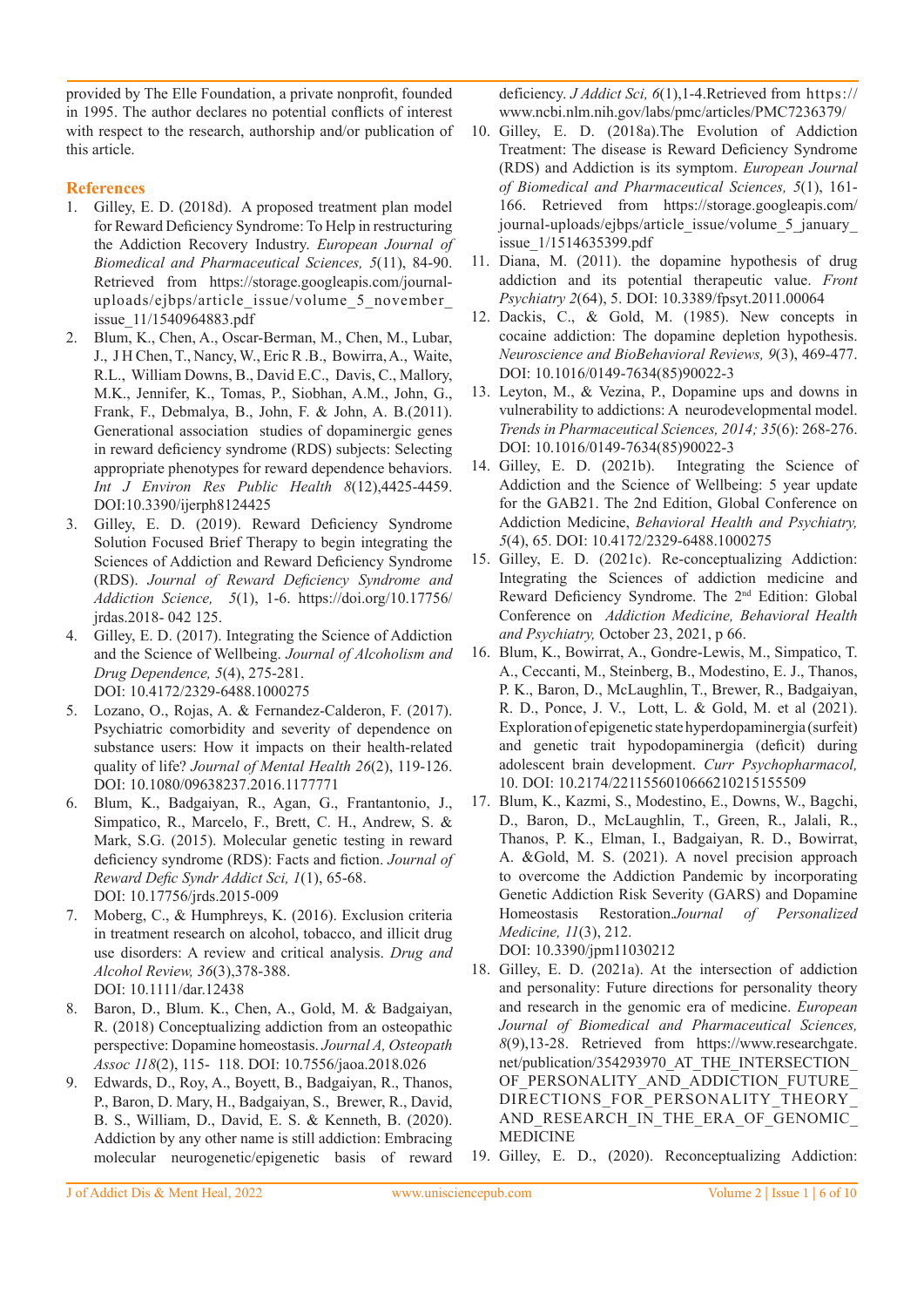Integrating the Sciences of Addiction and Reward Deficiency Syndrome, Part 1. *Journal of Addiction Research, 2020; 4*(1): 1-5 124. Retrieved from https://opastonline.com/wp-content/uploads/2020/03/ reconceptualizing-addiction-integrating-the-sciences-ofaddiction-reward-deficiency-syndrome-part-1-jar-20.pdf

- 20. Blum, K., & Badgaiyan, R. (2021). Translational and molecular cytoarchitectural genetic guided therapy to induce Dopamine Homeostatic Neuro-signaling in Reward Deficiency and associated drug and behavioral addiction seeking: A 60 year sojourn the future is now. *EC Psycho Psychiatr, 10*(8),1-4. Retrieved from https://europepmc.org/article/med/34708222
- 21. Blum, K., & Badgaiyan, R. (2015). Reward Deficiency Syndrome (RDS): Entering the genomics and neuroscience era of addiction medicine. *Journal of Reward Deficiency Syndrome Addiction Science, 1*(1), 1-2. DOI:10.17756/jrdsas.2019-042
- 22. Blum, K., Febo, M., McLaughin, T., Cronje, F., Han, D. & GOLD, S. M. (2014) Hatching the behavioral addiction egg: Reward deficiency solution system (RDSS), as a function of dopaminergic, brain functional connectivity linking all addiction under a common rubric. Journal of Behavioral Addictions, 3(3), 149-156. DOI: 10.1556/JBA.3.2014.019
- 23. Beitscher-Campbell, H., Blum, K., Febo, M., Madigan, M., Giordano, J., Badgaiyan, R. Braverman, E. R., Dushaj, K., Li, M. & Gold, M. S. (2016). Pilot clinical observations between food and drug seeking derived from fifty cases attending an eating disorder clinic. *Journal of Behavioral Addictions, 5*(3), 533-541. DOI: 10.1556/2006.5.2016.055
- 24. Blum, K., Bowirrat, A., Braverman, E., Baron, D., Cadet, J., Kasmi, Elman, I. Thanos, P. K., Badgaiyan, R. D., Downs, W. B., Bagchi, D., Llanos-Gomez, L. & Gold, M. S. (2021). Reward Deficiency Syndrome (RDS): A cytoarchitectural common neurobiological trait of all addictions. *International Journal of Environmental Research and Public Health, 18*(21), 11529. DOI: 10.3390/ijerph182111529
- 25. Blum, K. & Braverman, E. (2000). Reward Deficiency Syndrome (RDS): a biogenetic model for the diagnosis and treatment of impulsive, addictive and compulsive behaviors. *Journal of Psychoactive Drugs, 32*(Suppl),1-112. DOI: 10.1080/02791072.2000.10736099
- 26. Linnet, J. (2019). The anticipatory dopamine response in addiction: A common neurobiological underpinning of gambling disorder and substance use disorder? *Progress in Neuropsychopharmacology and Biological Psychiatry, 98*, 109802. DOI: 10.1016/j.pnpbp.2019.109802
- 27. Miller, M., Chen, A., Stokes, S., Silverman, S., Bowirrat, A., Manka, M., Manka, D., Miller, D. K., Perrine, K., Chen, T. J., Bailey, J. A., Downs, W., Waite, R. L., Madigan, M. A., Braverman, E. R., Damle, U., Kerner, M., Giordano, J., Morse, S., Oscar-Berman, M., Barh, D. & Blum, K. (2012). Early intervention of Intravenous KB220IV- neuroadaptagen amino acid therapy (NAAT) improves behavioral outcomes in a residential addiction treatment program: A pilot study. *J Psychoactive Drugs, 44*(5), 398-409. DOI: 10.1080/02791072.2012.737727
- 28. Blum, K., Khalsa, J., Cadet, J., Baron, D., Bowirrat, A. & Boyett, B. (2021). Cannabis-Induced hypodopaminergic anhedonia and cognitive decline in humans: Embracing putative induction of dopamine homeostasis. *Frontiers in Psychiatry.* https://doi.org/10.3389/fpsyt.2021.623403
- 29. Thompson, L., Claus, E., Mikulich-Gilbertson, S., Banich, M., Crowley, T., Krmpotich, T., Miller, D. & Tanabe, J. (2017). Negative reinforcement learning is affected in substance independence. *Drug and Alcohol Dependence, 123*(1-3), 84-90. DOI: 10.1016/j.drugalcdep.2011.10.017
- 30. Cunningham, S., Mazurka, R., Wynne-Edwards, K., Milev, R., Pizzagalli, D., Kennedy, S. & Harkness, K. L. (2021). Cortisol reactivity to stress predicts behavioral responsivity to reward moderation by sex, depression and anhedonia. *Journal of Affective Disorders, 1*(8), 293. DOI: 10.1016/j.jad.2021.05.126
- 31. Blum, K., Chen, T., Downs, W., Bowirrat, A., Waite, R., Braverman, E., Madigan, M., Oscar-Berman, M., DiNubile, N., Stice, E., Giordano, J., Morse, S. & Gold, M. (2009). Neurogenetics of dopaminergic receptor super-sensitivity in activation of brain reward circuitry and relapse: Proposing deprivation-amplification relapse therapy (DART). *Postgrad Med, 121*(6):176-196. DOI: 10.3810/pgm.2009.11.2087
- 32. Blum, K., Downs, B., Dushaj, K., Li, M., Braverman, E, Fried, L., Waite, R., Demotrovics, Z. & Badgaiyan, R. D. (2016). The benefits of customized DNA directed nutrition to balance the brain reward circuitry and reduce addictive behaviors. *Precis Med (Bangalore), 1*(1):18-33. Retrieved from https://www.ncbi.nlm.nih.gov/labs/pmc/ articles/PMC5210211/
- 33. Gunderson, J. G. (2010). Commentary on "Personality traits and the classification of mental disorders: Towards a more complete integration in the DSM5 and an empirical model of psychopathology." *Personality Disorders Theoretical Research Treatment, 1*(2), 119-122. https://doi.org/10.1037/a0019974
- 34. Blinkhorn, S. & Johnson, C. (1990). The insignificance of personality testing. *Nature,348*(6303),671- 672. https://doi.org/10.1038/348671a0
- 35. Baumeister, R. & Tice, D. (1996). Rethinking and reclaiming the interdisciplinary role of Personality psychology: The science of human nature should be the center of the social sciences and humanities. *Journal of Research in Personality, 30*: 363-373. https://doi.org/10.1006/jrpe.1996.0025
- 36. Swenson, S., Blum, K., McLaughlin, T., Gold, M., & Thanos, P. (2020). The therapeutic potential of exercise for neuropsychiatric diseases: A review. *Journal of the Neurological Sciences, 15*(412),116763. DOI: 10.1016/j.jns.2020.116763
- 37. Gold, M., Blum, K., Oscar-Berman, M., & Braverman, E. (2014). Low dopamine function in Attention Deficit/ Hyperactivity Disorder: Should genotyping signify early diagnosis in children? *Postgrad Med, 126*(1): 153-177. DOI: 10.3810/pgm.2014.01.2735
- 38. Jayawickreme, E. & Seligman, M. (2012). The engine of well-being. *Review of General Psychology, 16*(4), 327- 342. DOI:10.1037/a0027990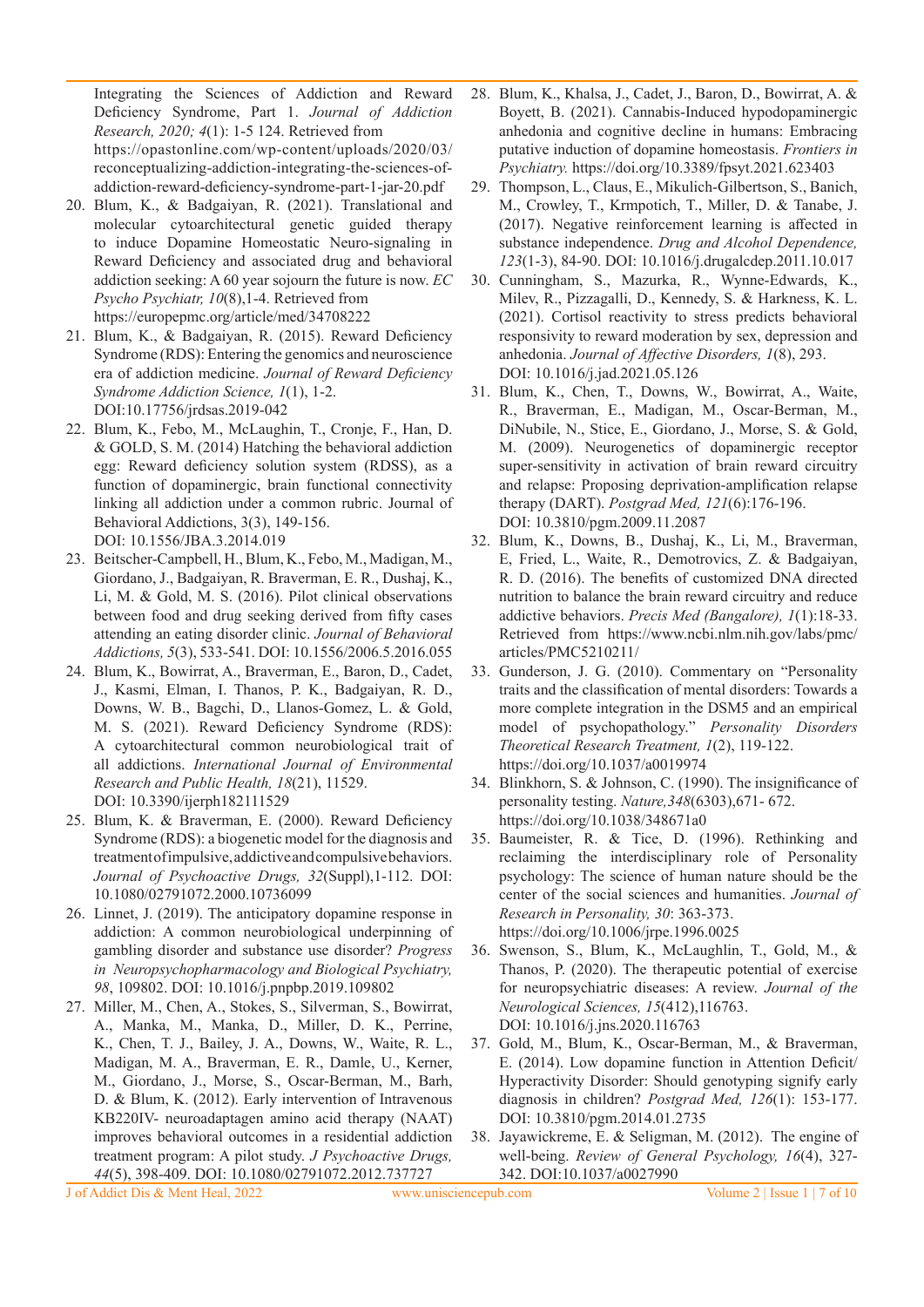- 39. Kobau, R., Seligman, C., Peterson, C., Diener, E., Zack, W., Chapman, D. et al (2011). Mental, health promotion in public health: Perspectives and strategies from positive psychology. *American Journal of Public Health, 101*(8): el-e9. DOI: 10.2105/AJPH.2010.300083
- 40. Hoge, E., Bui, E., Marques, C., Morris, L., Robinaugh, D., Worthington, J., Pollack, M. H. & Simon, N. M. (2013). Randomized controlled trial of mindfulness meditation for generalized anxiety disorder: Effect on anxiety and stress reactivity. *Journal clin Psychiatry, 74*(8): 786-92. DOI: 10.4088/JCP.12m08083
- 41. Flanagan, O. (2013). The shame of addiction. *Front Psychiatry, 4,* 120. DOI: 10.3389/fpsyt.2013.00120
- 42. Judge, T., & Bono, J. E. (2001). Relationship of core selfevaluation traits – self-esteem, generalized selfefficacy, locus of control, and emotional stability – with job satisfaction, and job performance: A metaanalysis. *Journal of Applied Psychology, 86*(1): 80-92. DOI:10.1037/0021-9010.86.1.80
- 43. Balconi, M. & Finocchiari, R. (2015) Decisional impairments in cocaine addiction, reward bias, and cortical oscillation "unbalance." *Neuropsychiatric Disease and Treatment,* 11, 777-786. DOI: 10.2147/NDT.S79696
- 44. Casey, K., Benkelfat, C., Cherkasova, M., Baker, F., Dagher, A. & Leyton, M. (2014). Reduced dopamine response to amphetamine in subjects at ultra-high risk for addiction. *Biol Psychiatry, 76*, 23-30. DOI: 10.1016/j.biopsych.2013.08.033
- 45. Blum, K., Gondre-Lewis, M., Modestino, E., Lott, L., Baron, D., Siwicki, D., McLaughlin, T., Howeedy, A., Krengel, M. H., Oscar-Berman, M., Thanos, P. K., Elman, I., Hauser, M., Fried, L., Bowirrat, A. & Badgaiyan, R. D. (2019). Understanding the scientific basis of Post-Traumatic Stress Disorder (PTSD): Precision behavioral management overrides stigmatization. *Mol Neurobio, 56*(11), 7836-7850. DOI: 10.1007/s12035-019-1600-8
- 46. Blum, K., Thanos, P. & Gold, M. (2014). Dopamine and glucose, obesity and reward deficiency syndrome. *Frontiers in Psychology, 5*, 919. DOI: 10.3389/fpsyg.2014.00919
- 47. Blum, K., Morgan, J., Cadet, J., Baron, D., Carney, P., Khalsa, J., Badgaiyan, R. D. & Gold, M. S. (2021). Psychoactive drugs like cannabis – induced hypodopaminergic anhedonia and neuropsychological dysfunction in humans: putative induction of dopamine homeostasis via coupling of Genetic Addiction Risk Severity (GARS) testing and precision pro-dopamine regulation (KB220). *Neurology (ECronicon), 13*(4), 86- 92. Retrieved from https://www.ncbi.nlm.nih.gov/labs/ pmc/articles/PMC8171216/
- 48. Enoch, M. (2012) the influence of gene-environment interactions on the development of alcoholism and drug dependence. *Curr Psychiatry Rep, 14*(2), 150-158. DOI: 10.1007/s11920-011-0252-9
- 49. Gilley, E. D. (2018b). The new science of attention deficit hyperactivity disorder: News from the cutting edge of research science. *Journal of Psychiatry and Psychiatric Disorders, 2*(3): 71-76. Retrieved from https://www. fortunejournals.com/articles/pthe-new-science-of-

attention-deficit-hyperactivity-disorder-news-from-thecutting-edge-of-research-sciencep.pdf

- 50. Gilley, E. D. (2018c). The new science of attention deficit hyperactivity disorder: News from the cutting edge of research science. *European Journal of Biomedical and Pharmaceutical Sciences, 5*(9), 587-590.
- 51. Archer, T., Oscar-Berman, M. & Blum, K. (2011). Epigenetics in developmental disorder: ADHD and Endophenotypes. *J Genet Syndr Gene Ther, 2*(104), 1-33. Retrieved from https://www.ncbi.nlm.nih.gov/labs/pmc/ articles/PMC3250517/
- 52. Blum, K., Baron, D., Lott, L., Ponce, V., Siwicki, D., Boyett, B., Steinberg, B., Modestino, E. J., Fried, L., Hauser, M., Simpatico, T., Downs, B. W., McLaughlin, T., Hajela, R. & Badgaiyan, R. D. (2019) In search of Reward Deficiency Syndrome (RDS)-Free Controls: The Holy Grail in genetic addiction risk testing. *Current Psychopharmacology, 9*(1), 1-15. Retrieved from https://www.ncbi.nlm.nih.gov/labs/ pmc/articles/PMC7236426/
- 53. Blum, K., Raza, A., Schultz, T., Jalali, R., Green, R., Brewer, R., Thanos, P. K., McLaughlin, T., Baron, D., Bowirrat, A., Elman, I., Downs, B.W., Bagchi, D. & Badgaiyan, R. D. (2021). Should We Embrace the Incorporation of Genetically Guided "Dopamine Homeostasis" in the Treatment of Reward Deficiency Syndrome (RSD) as a Frontline Therapeutic Modality? *Acta Sci Neurol, 4*(2), 17-24. Retrieved from https://pubmed.ncbi.nlm.nih. gov/33681869/
- 54. Blum, K., Oscar-Berman, M., Jacobs, W., McLaughlin, T. & Gold, M. (2015). Buprenorphine response as a function of neurogenetic polymorphic antecedents: Can dopamine genes affect clinical outcomes in reward deficiency syndrome (RDS). J Addict Res Ther, 5, 1000185. DOI: 10.4172/2155-6105.1000185
- 55. Blum, K., Baron, D., Badgaiyan, R., & Gold, M. (2019). Can chronic consumption of caffeine by increasing D2/ D3 receptors offer benefit to carriers of the DRD2 A1 Allele in cocaine abuse? *EC Psychol Psychiatic, 8*(5), 318-321. Retrieved from https://pubmed.ncbi.nlm.nih. gov/31276119/
- 56. Karimpour-Vazifehkhorani, A., Rudsari, A. & Rezvanizadeh, A. (2020). Behavioral activation, therapy on reward seeking behaviors in depressed people: An experimental study. *Journal of Caring Science, 9*(4), 195-202. DOI: 10.34172/jcs.2020.030
- 57. CASA Columbia (2012). Addiction medicine: Closing the gap between science and practice. Columbia University Press. 573. Retrieved from https://books. google.co.in/books/about/Addiction\_Medicine. html?id=hCIhnQAACAAJ&redir\_esc=y
- 58. Archer T., Badgaiyan. R. & Blum, K. (2017). Physical exercise interventions for drug addictive disorders. *J Reward Defic Syndr Addict Sci, 3*(1), 17-20. https://www. ncbi.nlm.nih.gov/labs/pmc/articles/PMC5640325/
- 59. Blum, K., Baron, D., McLaughlin, T. & Gold, M. (2020). Molecular neurological correlates of endorphinergic/ dopaminergic mechanisms in reward circuitry linked to endorphinergic deficiency syndrome (EDS). *Journal of Neurological Sciences, 411*, 116733.

J of Addict Dis & Ment Heal, 2022 www.unisciencepub.com Volume 2 | Issue 1 | 8 of 10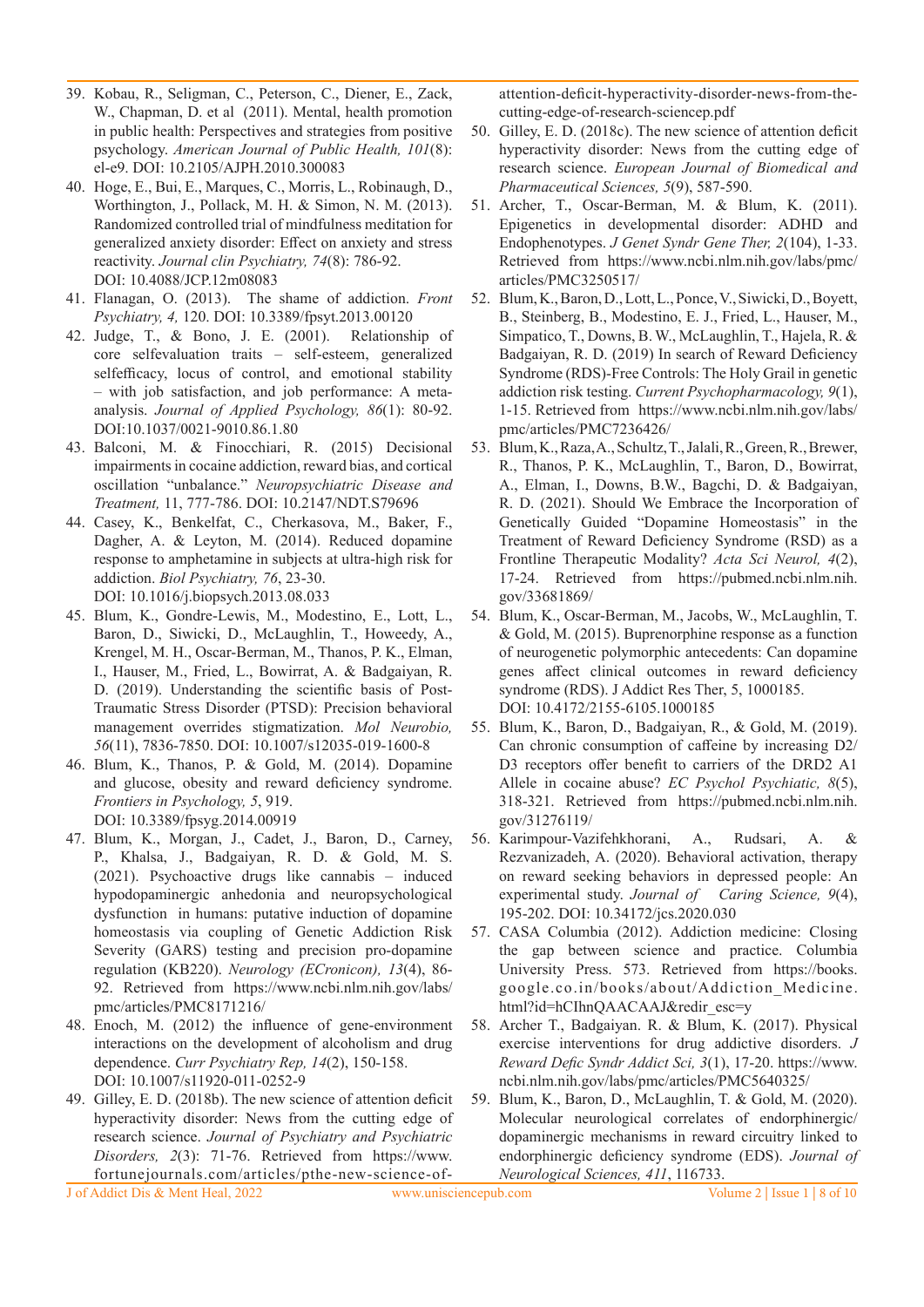DOI: 10.1016/j.jns.2020.116733

- 60. Fried, L., Modestino, E., Siwicki, D., Lott, L., Thanos, P., Baron, D., Badgaiyan, R. D., Ponce, J. V., Giordano, J., Downs, B. W., Gondre-Lewis, M., Steinberg, B., Braverman, E. R., Boyett, B. & Blum, k. (2019). Hypodopaminergia and "Precision Behavioral Management" (PBM): It is a generational family affair. *Curr Pharm Biotechnol, 21*(6). DOI:10.2174/1389201021666191210112108
- 61. Alguacil, L. & Gonzalez-Martin, C. (2015). Target identification and validation in brain reward dysfunction. *Drug Discovery Today, 20*(3), 347-352. DOI: 10.1016/j.drudis.2014.10.014
- 62. Blum, K., Braverman, E., Carbajal, J., Giordano, J., Morse, S., Anderson, A., Carbajal, J., Waite, R., Downs, B., Downs, J., Madigan, M. & Barh, D. (2011). Hypothesizing synergy between acupuncture /auriotherapy and natural activation of mesolimbic dopaminergic pathways: Putative natural treatment modalities for the reduction of drug hunger and relapse. *Institute of Integrative Omics and Applied Biotechnology, 1*(1), 1-14. Retrieved from https://iioablett.pitt.edu/ojs/index.php/iioablett/article/ view/9
- 63. Blum, K., Chen, A., Chen, T., Braverman, E., Jeinking, J., Blum, S., Cassel, K., Downs, B. W., Waite, R. L., Williams, L., Prihoda, J. T., Kerner, M. M., Palomo, T., Comings, E. D., Tung, H., Rhodaes, P. & Oscar-Berman, M. (2008). Activation instead of blocking mesolimbic dopaminergic reward circuitry is a preferred modality in the long term treatment of reward deficiency syndrome (RDS): A commentary. *Theoretical Biology and Medical Modeling,*  5-24. Retrieved from https://tbiomed.biomedcentral.com/ articles/10.1186/1742-4682-5-24
- 64. Blum, K., Chen, A., Giordano, J., Borstein, J., Chen, T., Hauser, M., Simpatico, T., Femino, j., Braverman, R. E. & Barh, D. (2012) The addictive brain: All roads lead to dopamine. *Journal of Psychoactive Drugs, 44*(2), 134- 143. https://doi.org/10.1080/02791072.2012.685407
- 65. Blum, K., Chen T., Morse, S., Giordano, J., Chen, A., Thompson, J., Allen, C., Smolen, A., Lubar, J., Stice, E., Downs, B. W., Waite, R. L., Madigan, M. A., Kerner, M., Fornari, F. & Braverman, E. R. (2010). Overcoming qEEG abnormalities and reward gene deficits during protracted abstinence in male psychostimulant and polydrug abusers, utilizing putative dopamine D2 agonist therapy: Part 2. *Postgraduate Medicine, 122*(6), 214-26. DOI: 10.3810/pgm.2010.11.2237
- 66. Blum, K., Febo, M, Badgaiyan, R., Demetrovics, Z., Simpatico, T., Fahlke, C., Oscar-Berman, M., Li, M., Dushaj, K. & Gold, M.S. (2017). Common Neurogenetic diagnosis and Meso Limbic manipulation of hypodopaminergic function in reward deficiency syndrome (RDS): Changing the recovery landscape. *Current Neuropharmacology, 15*(1), 184-194. DOI: 10.2174/1570159x13666160512150918
- 67. Blum, K., Gold, M., Llanos-Gomez, L., Jalali, R., Thanos, P. & Bowwirrat, A. (2021). Hypothesizing nutrigenomicbased precision anti-obesity treatment and prophylaxis: Should we be targeting sarcopenia induced brain

dysfunction? *Int J. Environ. Res. Public Health, 18*(18), 9774. Retrieved from https://www.ncbi.nlm.nih.gov/labs/ pmc/articles/PMC8470221/

- 68. Blum, K., Han, D., Hauser, M., Downs, B., Giordano, J., Borsten, J., Winchell, E., Simpatico, T., Madigan, M. A. & Barh, D. (2013). Neurogenetic impairments of Brain Reward Circuitry links to Reward Deficiency Syndrome (RDS) as evidenced by Genetic Addiction Risk Score (GARS): A case study. *IIOAB Journal, 4*(1), 4-9. Retrieved from https://www.researchgate.net/ publication/236329608 Neurogenetic impairments of brain reward circuitry links to reward deficiency syndrome RDS as evidenced by genetic addiction risk\_score\_GARS\_A\_Case\_Study
- 69. Blum, K., Modestino, E., Baron, D., Brewer, R., Thanos, P., Elman, I., Badgaiyan, R. D., Downs, B. W., Bagchi, D., McLaughlin, T., Bowirrat, A., Roy, A. K. & Gold, M. S. (2021). Endorphinergic enhancement attenuation of Post-Traumatic Stress Disorder (PTSD) via activation of neuroimmunological function in the face of a virus pandemic. *Curr Psychopharmacol, 10*(2), 86-97.

DOI: 10.2174/2211556009999210104221215

- 70. Blumenthal, D. & Gold, M. (2010). Neurobiology of food addiction. *Curr Opin Clin Nutr Metab Care, 13*(4), 359- 65. DOI: 10.1097/MCO.0b013e32833ad4d4
- 71. El-Guebaly, N. (2004). Concurrent substance-related disorders and mental illness: The north American experience. *World Psychiatry, 3*(3), 182-187. Retrieved from https://www.ncbi.nlm.nih.gov/labs/pmc/articles/ PMC1414708/
- 72. Finan, P., Letzen, J., Epstein, D., Jung Mun, C., Stull, S., Kowalczyk, W., Agage, D., Phillips, K. A., Pizzagalli, D. A. & Preston, K. L. (2021). Reward responsiveness in patients with opioid use disorder on opioid agonist treatment: Role of comorbid chronic pain. *Pain Medicine, 22*(9), 2019-2027. DOI: 10.1093/pm/pnab031
- 73. Gilley, E. (2016). Transpersonal Psychology. *The Elle Foundation*.
- 74. Gilley, E. D. (2013). Alternative treatment modalities aid and facilitate recovery from childhood abuse trauma, Post-Traumatic Stress Disorder, and Substance Abuse Disorder. *The Elle Foundation*.
- 75. Khoynezhad, G., Rajael, A. & Sarvarazemy, A. (2012). Basic religious beliefs and personality traits. *Iranian Journal of Psychiatry, 7*(2), 82-86. Retrieved from https:// www.ncbi.nlm.nih.gov/labs/pmc/articles/PMC3428642/
- 76. Kirchhoff. M. D. (2013). Enaction: Toward a New Paradigm for Cognitive Science. *Philosophical Psychology, 26*(1): 163-167. https://doi.org/10.1080/09515089.2012.681864
- 77. Krentzman, A. (2013). Review of the application of positive psychology to substance use, addiction and recovery research. *Psychological Addictive Behavior, 27*(1), 151-165. Retrieved from https://www.ncbi.nlm.nih. gov/labs/pmc/articles/PMC3531570/
- 78. Leyton, M. (2017). Altered dopamine transmission as familial risk trait for addictions. Curr Opinion in Behavioral Sciences, 13:130-138. https://doi.org/10.1016/j.cobeha.2016.11.011

J of Addict Dis & Ment Heal, 2022 www.unisciencepub.com Volume 2 | Issue 1 | 9 of 10